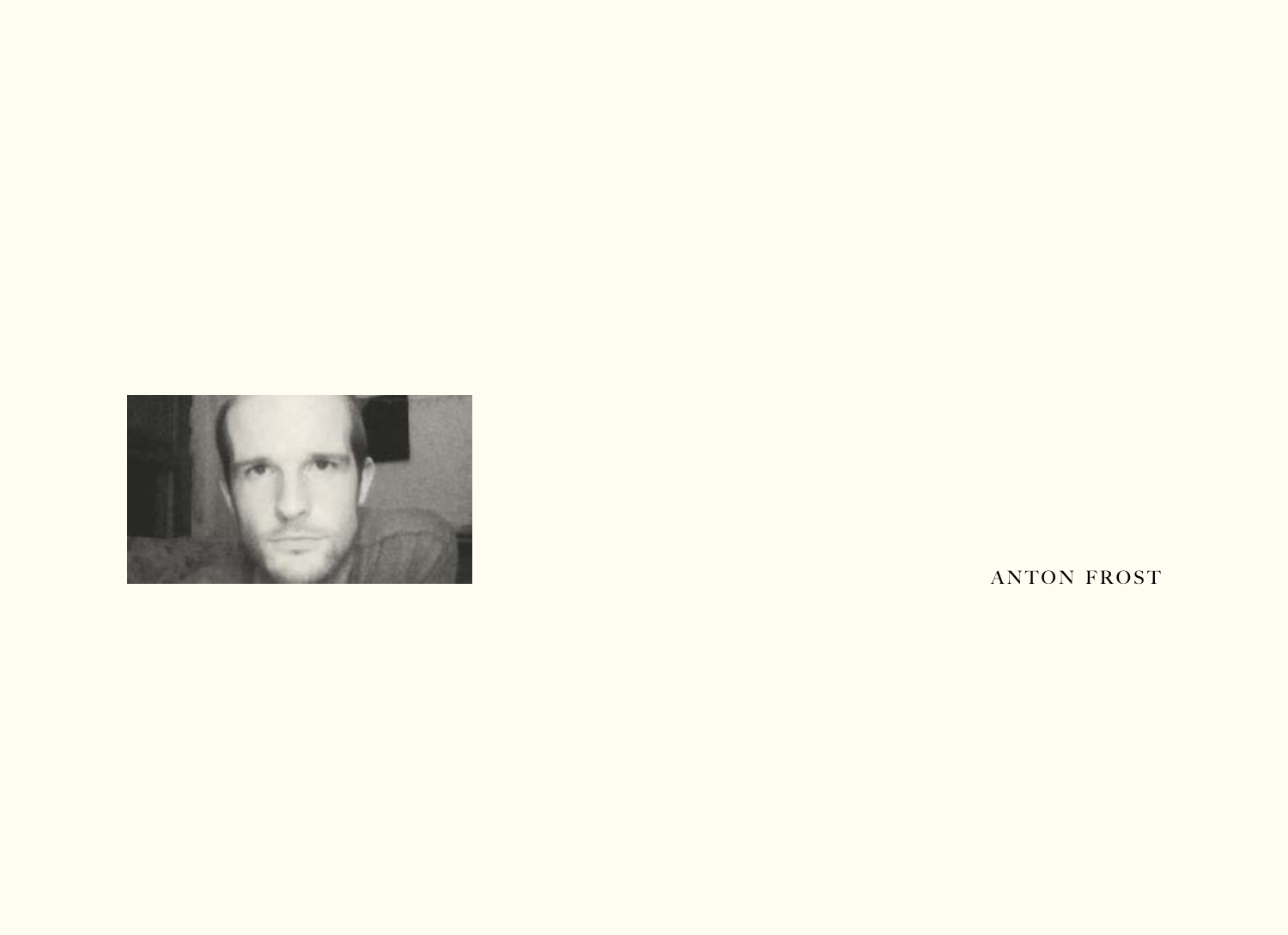## The Small Book of Rewards

#### i. *Tall Flowers*

'Throw your shadow,' they sign. 'The clouds are coming

to throw theirs.' Acorns are shaken off the trees,

the city fills with weddings.

Like a pain inside the mouth, bells clamor across the river.

There are tall, orange flowers in the park that are psychic.

It's the way they tremble, the way they touch your shins with the small green leaves

of their stems while looking the other way.

I walk past thinking *petrichor*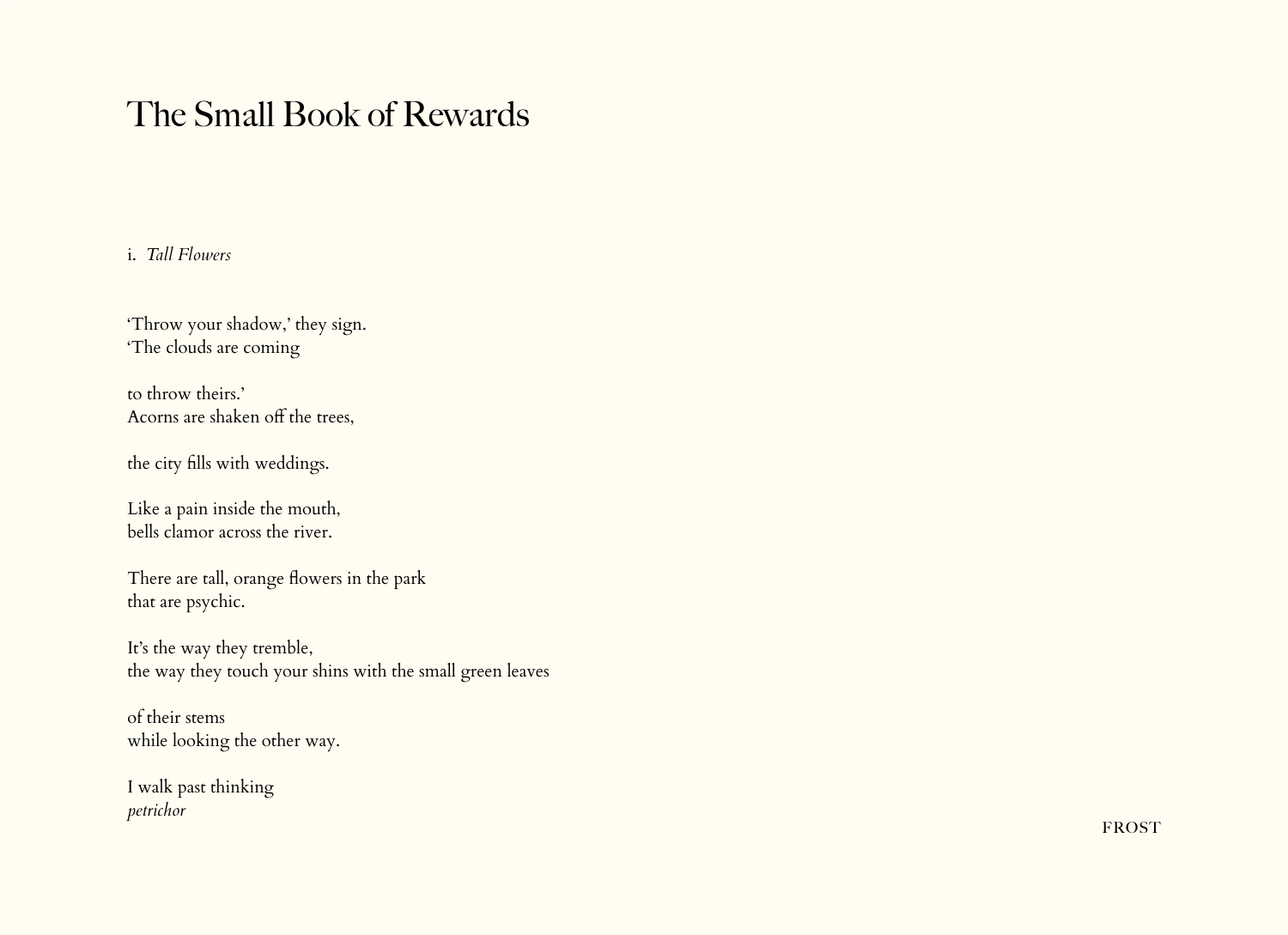instead of *the smell of rain*.

The orange flowers shake their heads but say nothing.

I pause awkwardly to smell one, then pull my camera covertly to my chest

and snap a photo.

Later I will see I missed the flowers,

cut the heads off their stems. I will shake my head.

The movement will summon the smell of the orange flowers--

'Death,' it will telepathize, 'is only when everything really is

behind you.'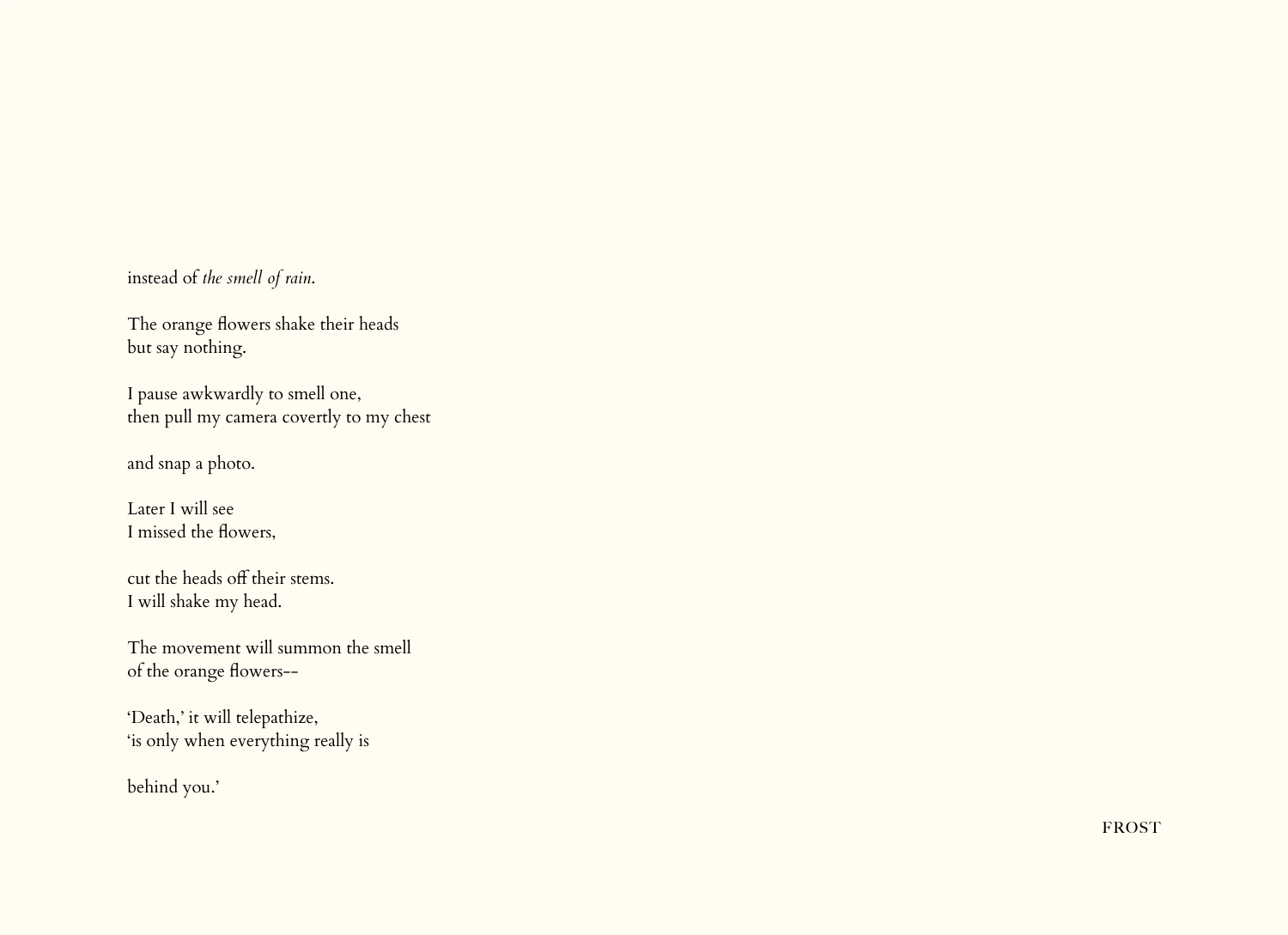### ii. *The Small Book of Rewards*

The sizes of the planets hang off the vine.

It takes courage to walk in this kind of universe.

The nearness of a deer plucks at my sleeve,

makes me jump. My heart looks up at me askance.

I was opening and closing my hand gently over a single grape

but I crushed it.

'I cannot give her my heart,' the pulp says in its delirium.

Breezes touch my hair gently,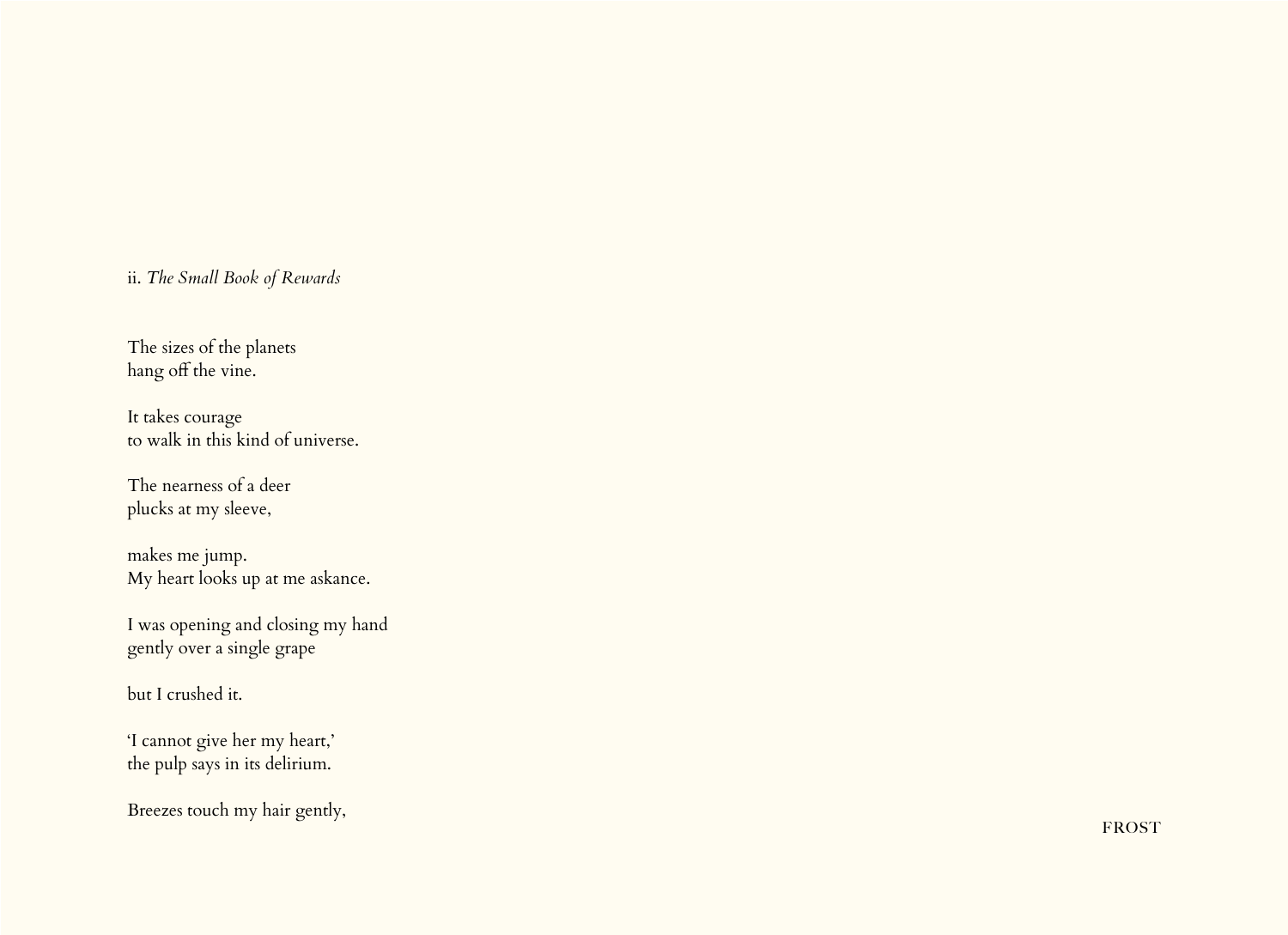as if working a combination lock.

Distant hills promise some vague, keen thing.

I try slurping the crushed grape off my palm.

To be something light

issues from

is not everything,

it seems.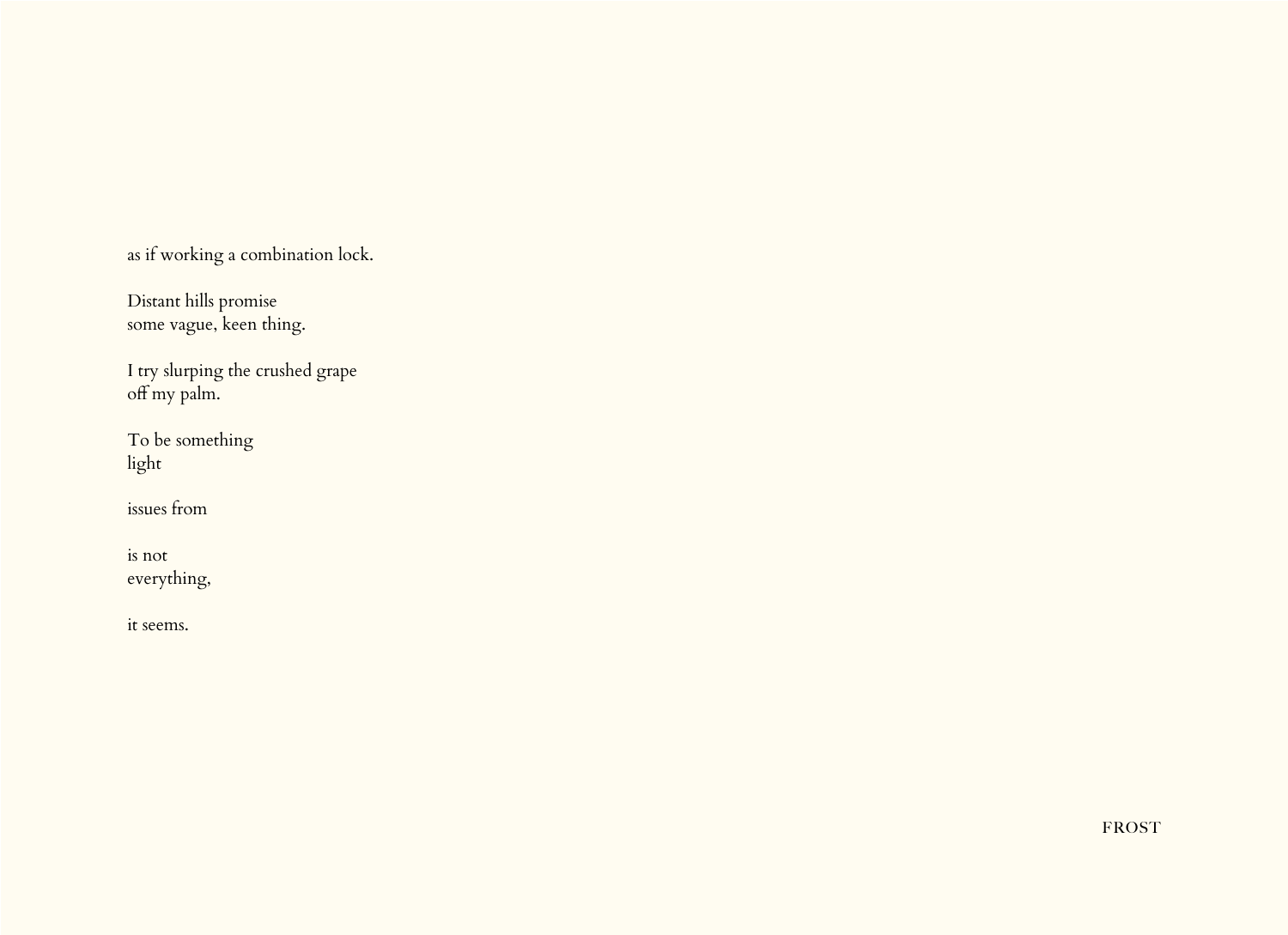iii. *Outer Space*

The hemispheres stir their waters, the neurons flash in neon letters.

One afternoon the voice of the Lord jumps across a narrow stream, loses a sandal,

curses.

In a dream, I watch as my instincts lead me to the distant edges of fields- part of me longs to be fanned

by the branches overhead, to pretend the movements of their shadows over me

rewind the murmur of zeroes that have replaced the faces of good people.

It is dream-magic where the earth is day-lit, but the sky is black and starry.

Years ago in the planetarium, on a strange whim, my friends and I sat in a row and held each other's hands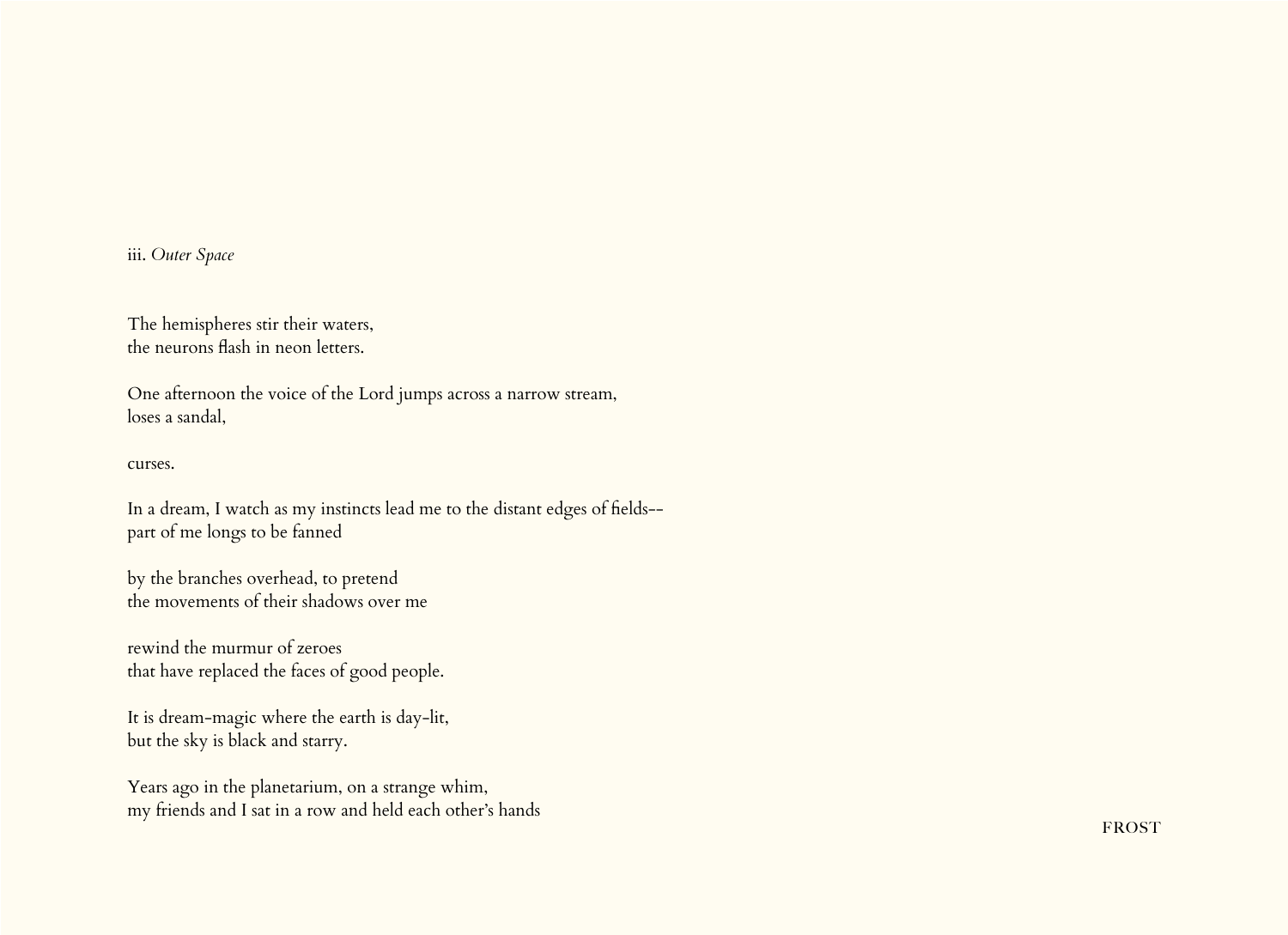while the stars and planets washed over us in the dark.

I have always squirmed at the way my pulse throbs in my fingertips when I touch them together,

but I seemed immune for that,

with their hands.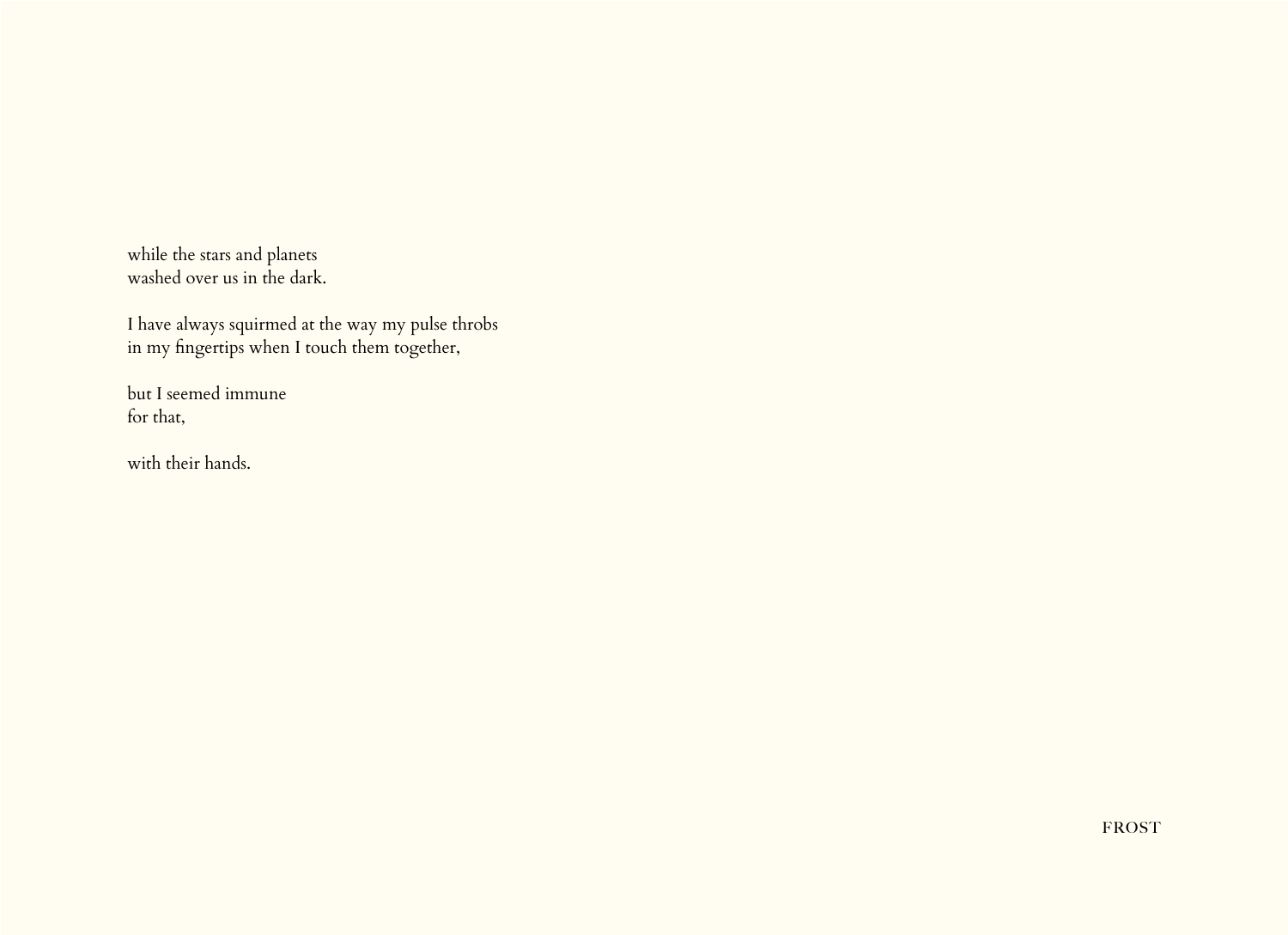# Someone else's scripture

The books of the earth:

.

.

.

New, Quarter, Harvest. Half, Full, Crescent.

"Spill your oils," the water says to the moon.

How does the myth go, who was the hero

that threw the word for

life

into the dark center of the lake? What has life been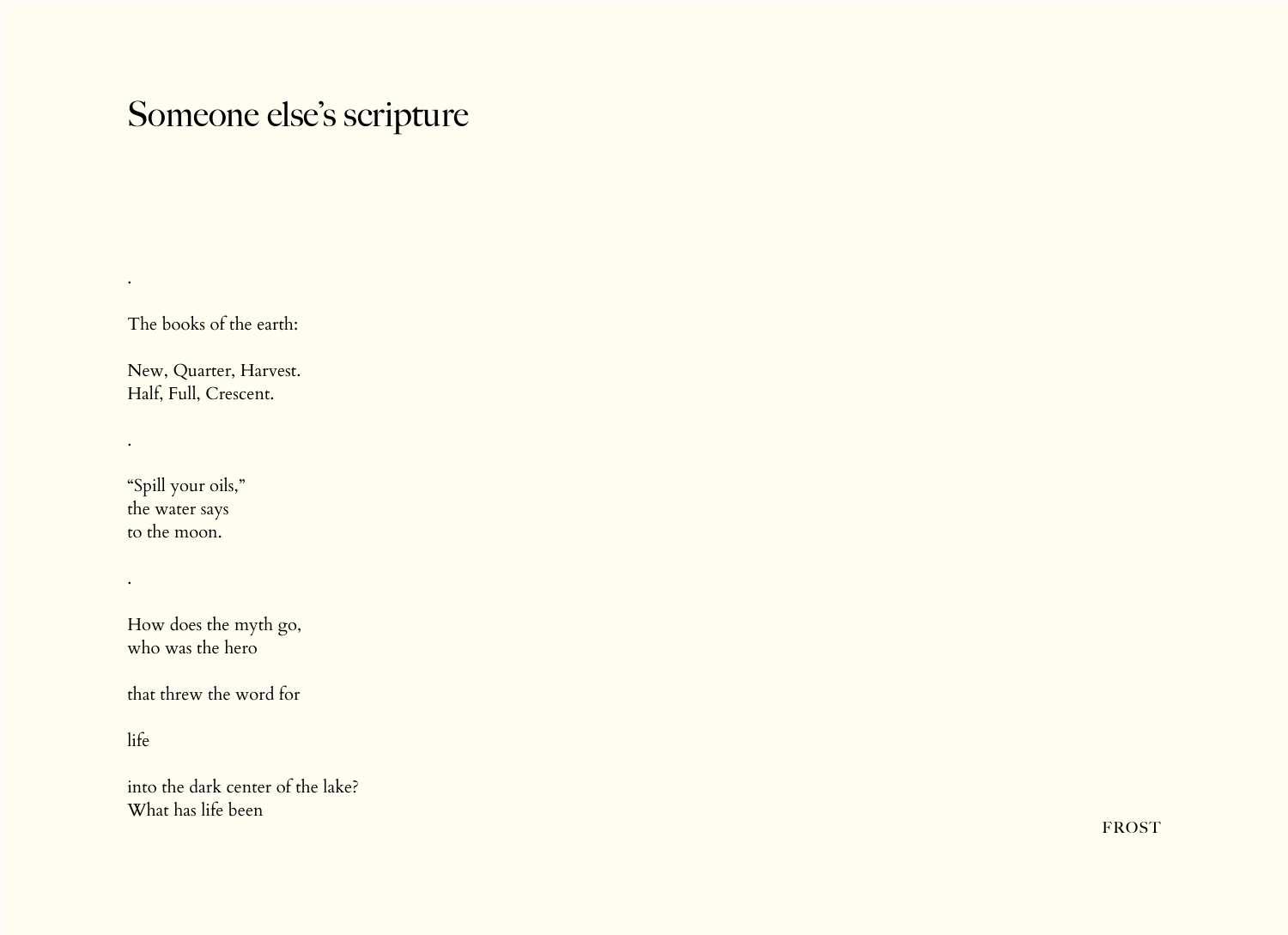since?

.

.

.

"Can anybody stay longer?" the stars beg.

The cello eases its pheromones over the smell of your lips.

I say, "You are my favorite countryside. The color of your hair drifts through the trees."

You smile with the scent of warm dirt on your breath.

I grasp doorknobs as if I were underwater,

I turn pages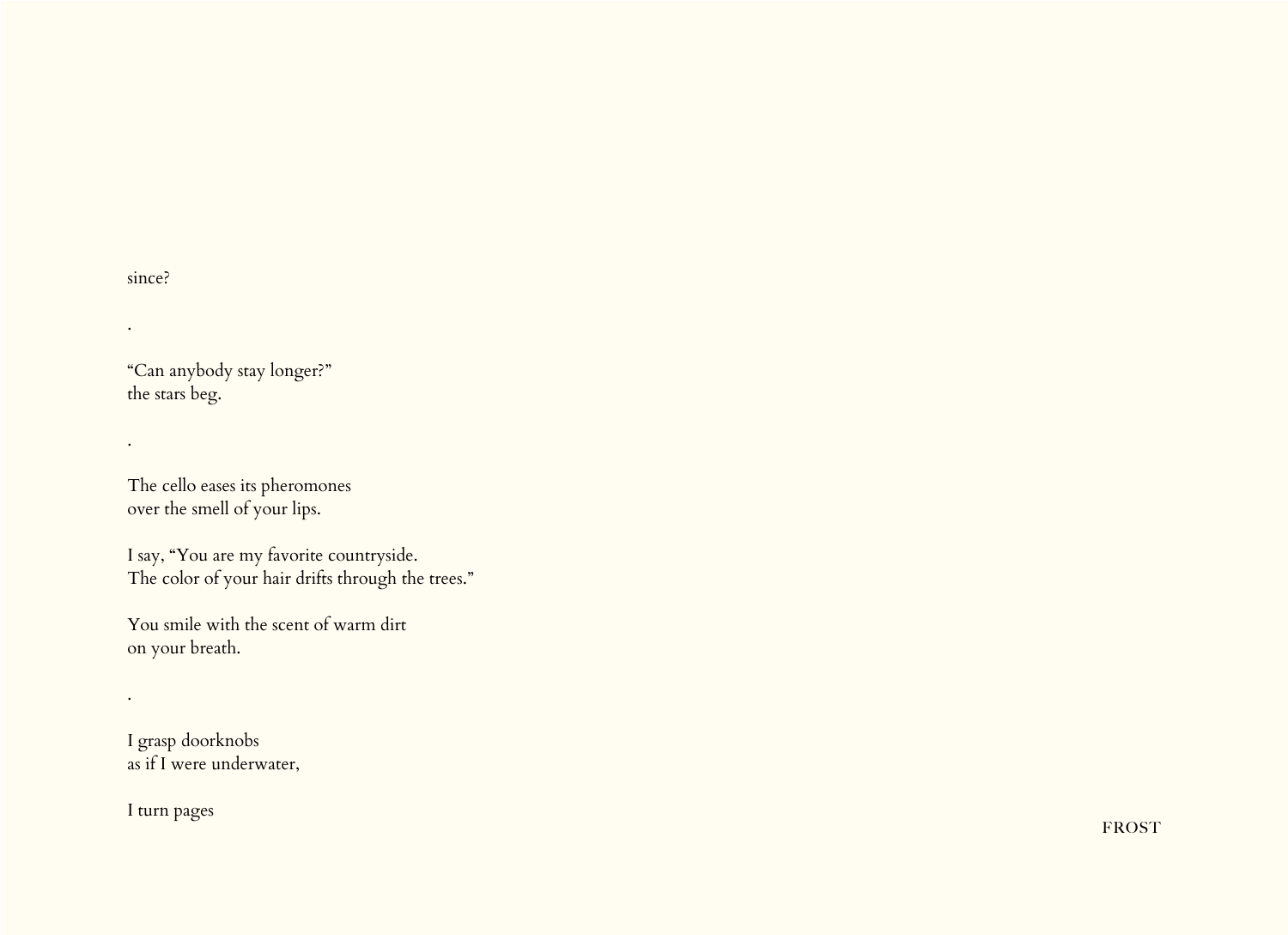as if there were blood between my fingers.

The lamplight sunsets halfway across the open book, my palms muffle the title.

My heartbeat evens to a horizon. My hair dozes gently.

The hour will unpurse in the spaces between action and vanishing point.

The hour will flash between the horse's legs.

.

.

The hour will grieve behind a sheet of rain. The hour will thunder with the downswing of comets.

The hour will vanish into someone else's scripture.

The result waits.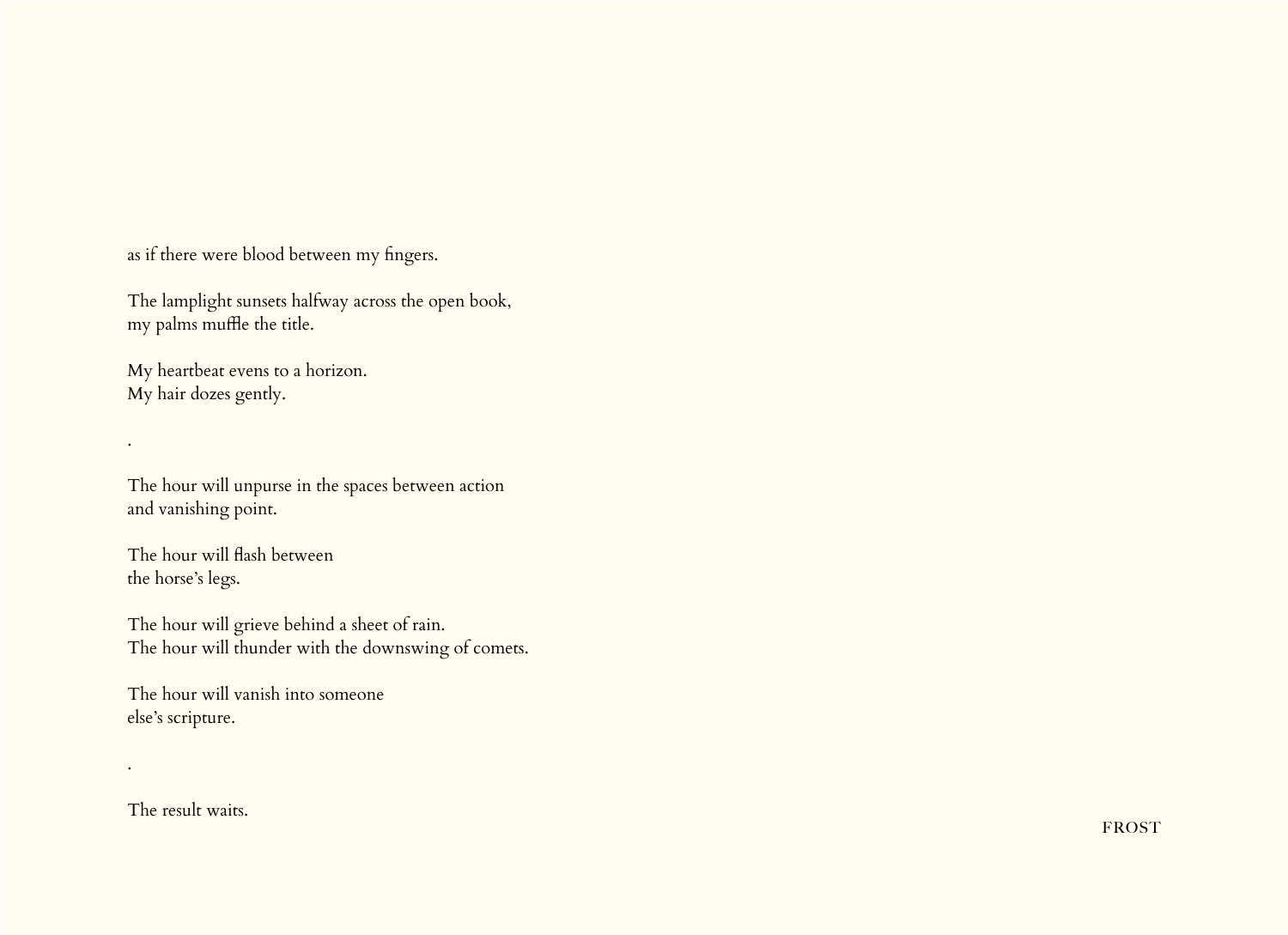A pang of absence when looking at her body. A heat coming off the long grass after dusk.

By looking out over the water, by entering cities on foot,

I have learned how to beckon rather than beg.

.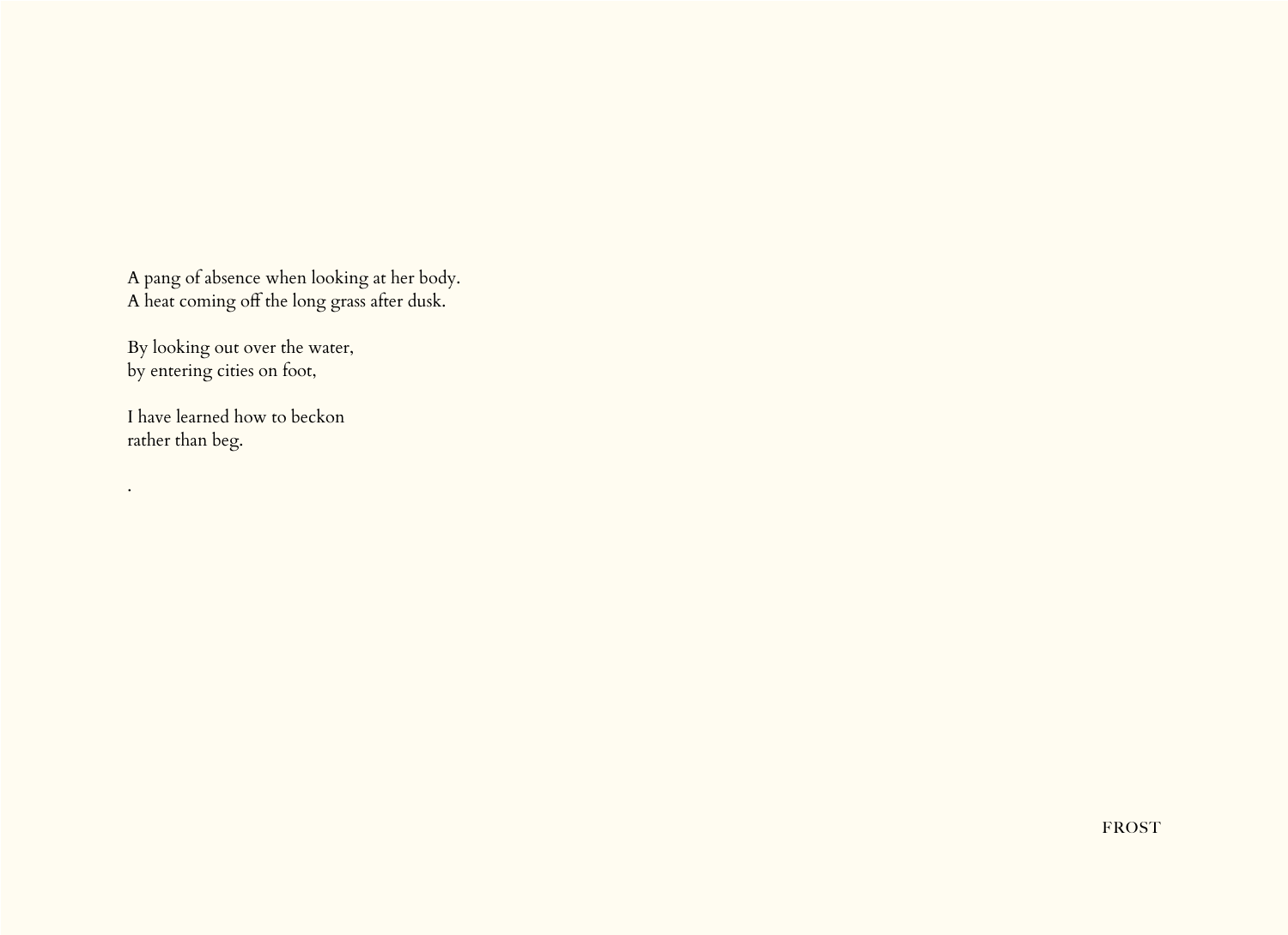### at rest

#### i.

beneath the pines, sticks get arranged. they lie there honestly.

#### ii.

he wakes with his face in her hair. the smell that's half-morning, half-riverbank.

#### iii.

the water nearby snakes away. falling berries send ripples out.

*some things equal each other out*

he thinks

as the name of the nearest city shrinks down to glances of light on her fingernails.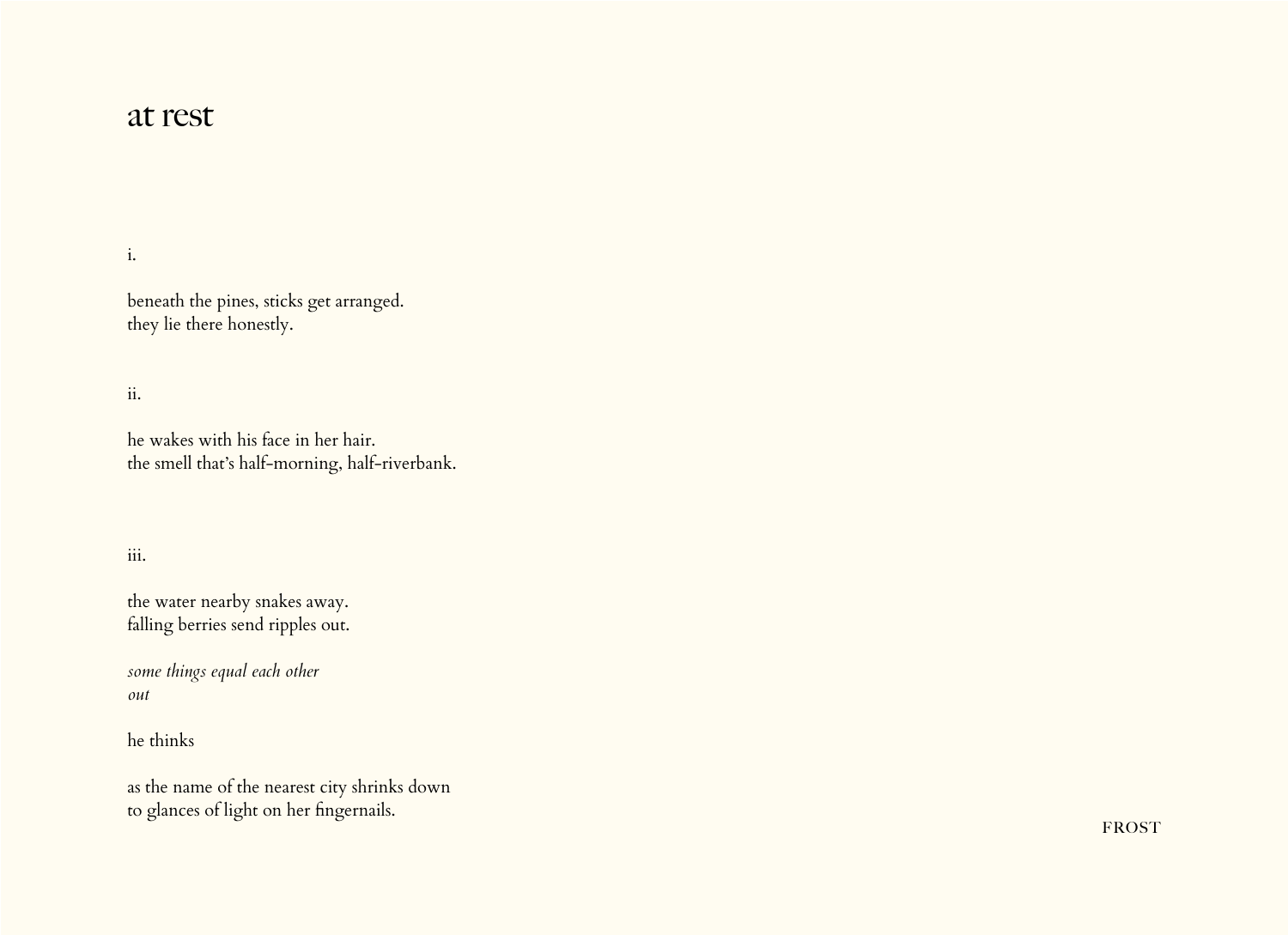#### iv.

soft ground and time.

#### v.

air flowers into cool and warm colors, sand pools around the dune grass.

#### vi.

the way light has of failing the hills and cities,

the water and his body--

half-erased, burrs, non-moons.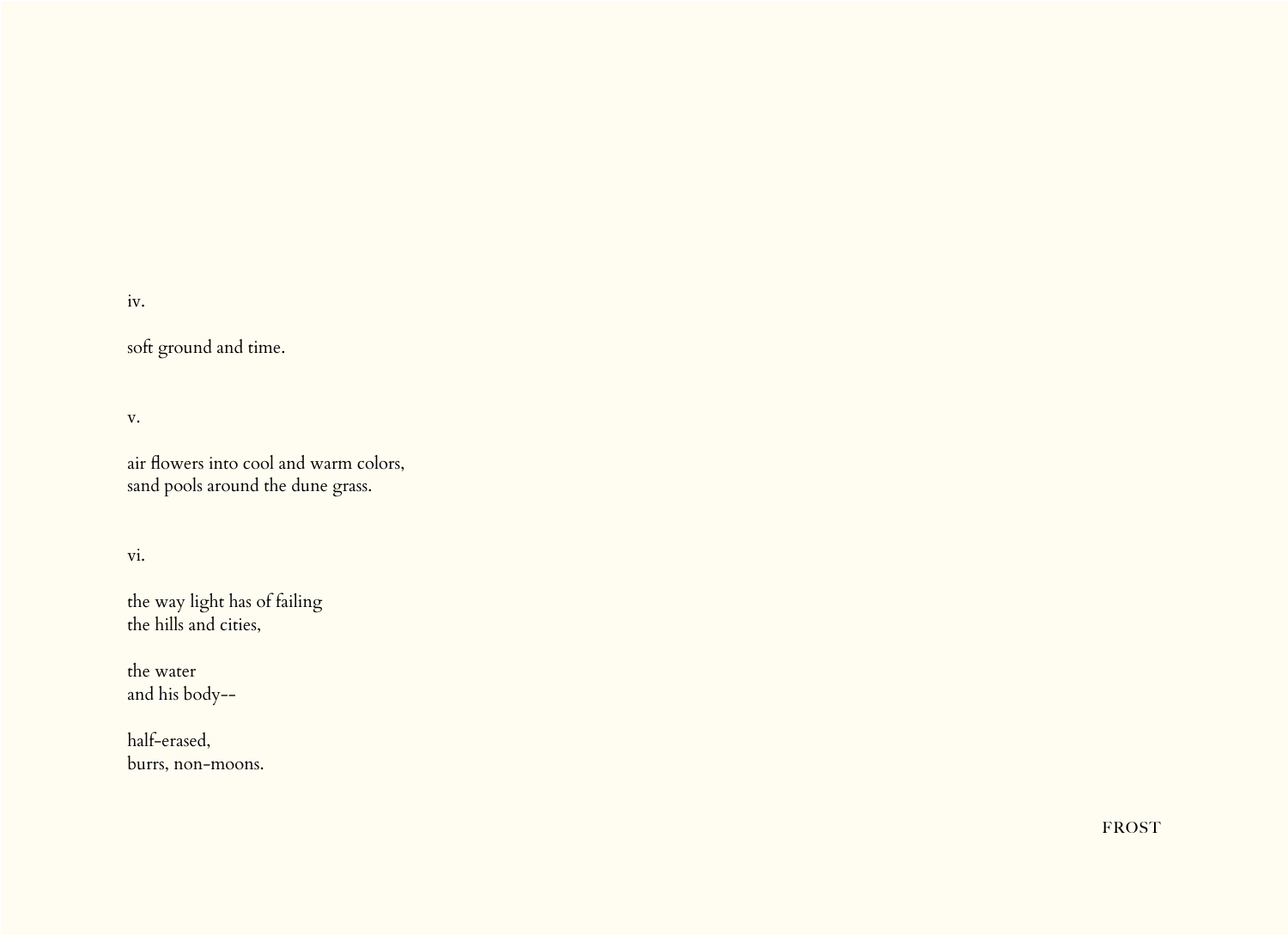vii.

beneath the pines he arranges himself alongside her.

he pretends to sleep. he sleeps.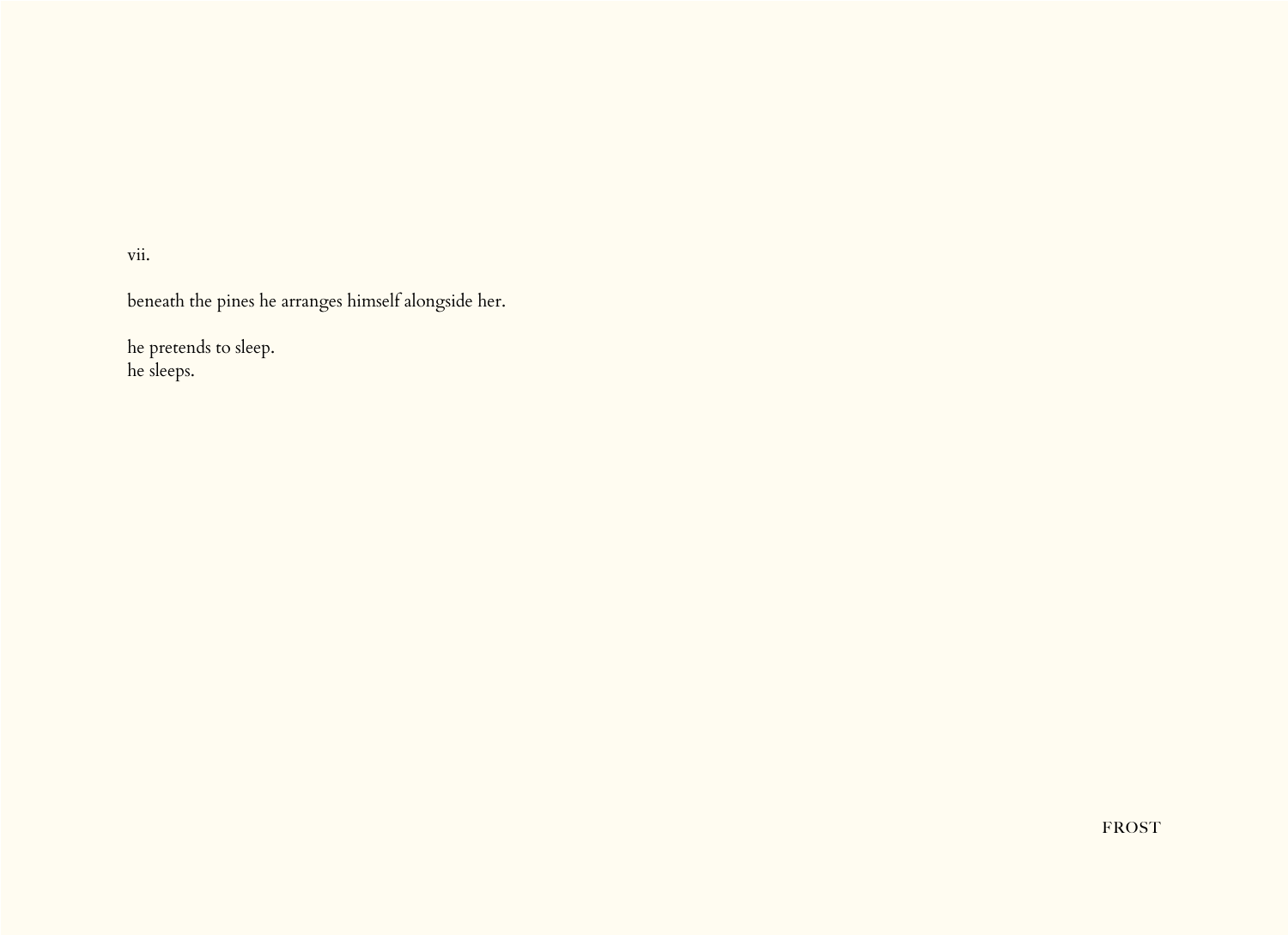## sunrises

the road lies there like a rock grasping a straight line as if about to put on pants

blistering with longing dizzy with evaporated water and distance

the road lies there like lightning the sun has tamed

sunlight snapping its fingers or whistling the road playing dead shaking rolling over hills obeying

\*

birds with binoculars around their necks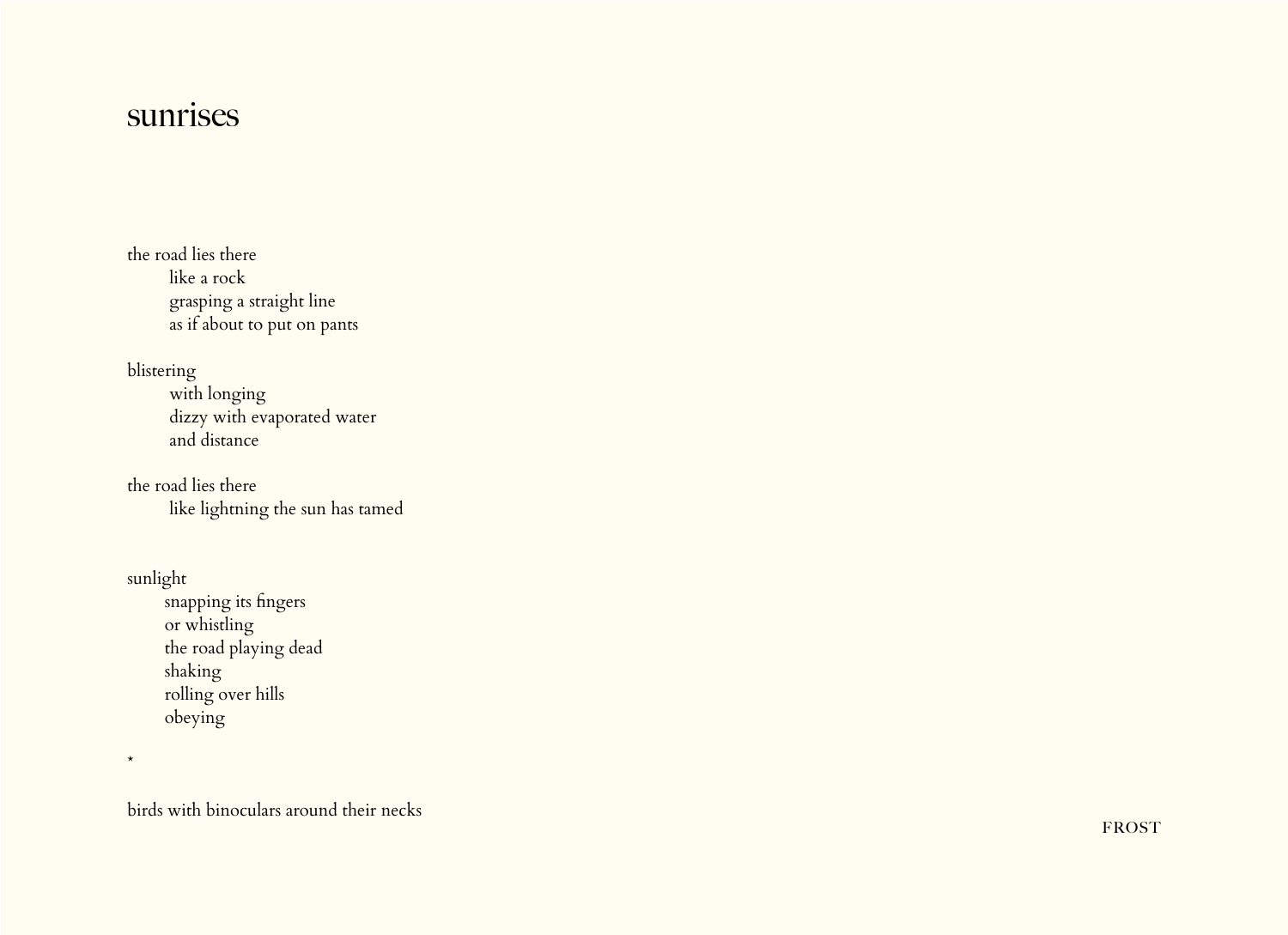that cover their bright red and yellow breasts lonely birds manning the branches watching

#### for sunrise

\*

\*

 like a rare animal or an enemy moving in the trees

 a flash a silence with it

so many leaves. the dark is ending. i don't know, how does anything last this longing?

i shake my head and blink as if soap has just been rinsed from my face.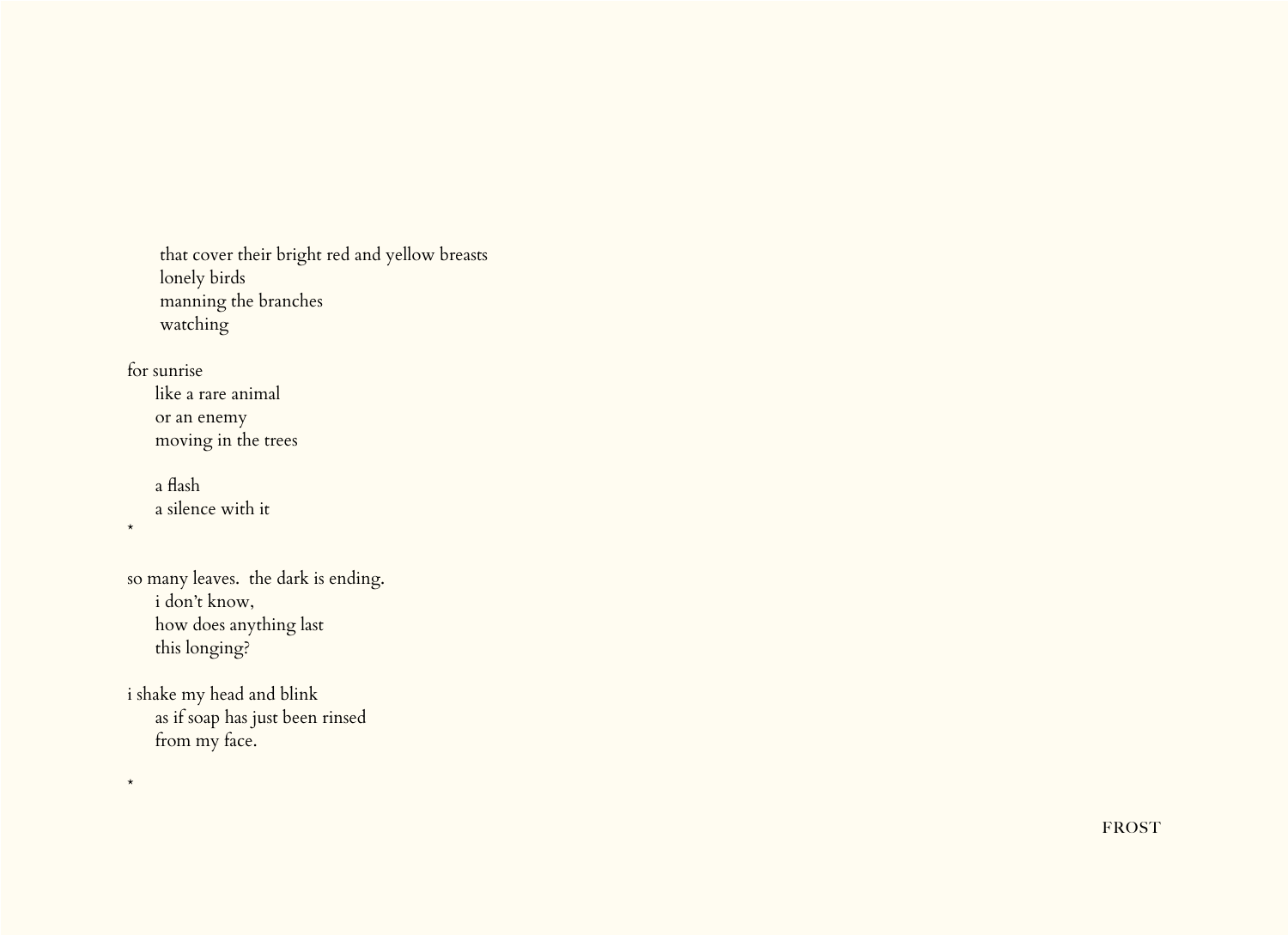the road just lies there. the sun isn't even facing this way.

so many leaves. it's like someone whispering to you.

it's like a drop of water fattening on a roof-edge-- that soothed feeling that lowers itself along the back of your head when someone whispers to you.

the birds are singing, looking into their binos, the sun is rising.

roughly translated, they're saying

*so many leaves.*

or maybe it's

\*